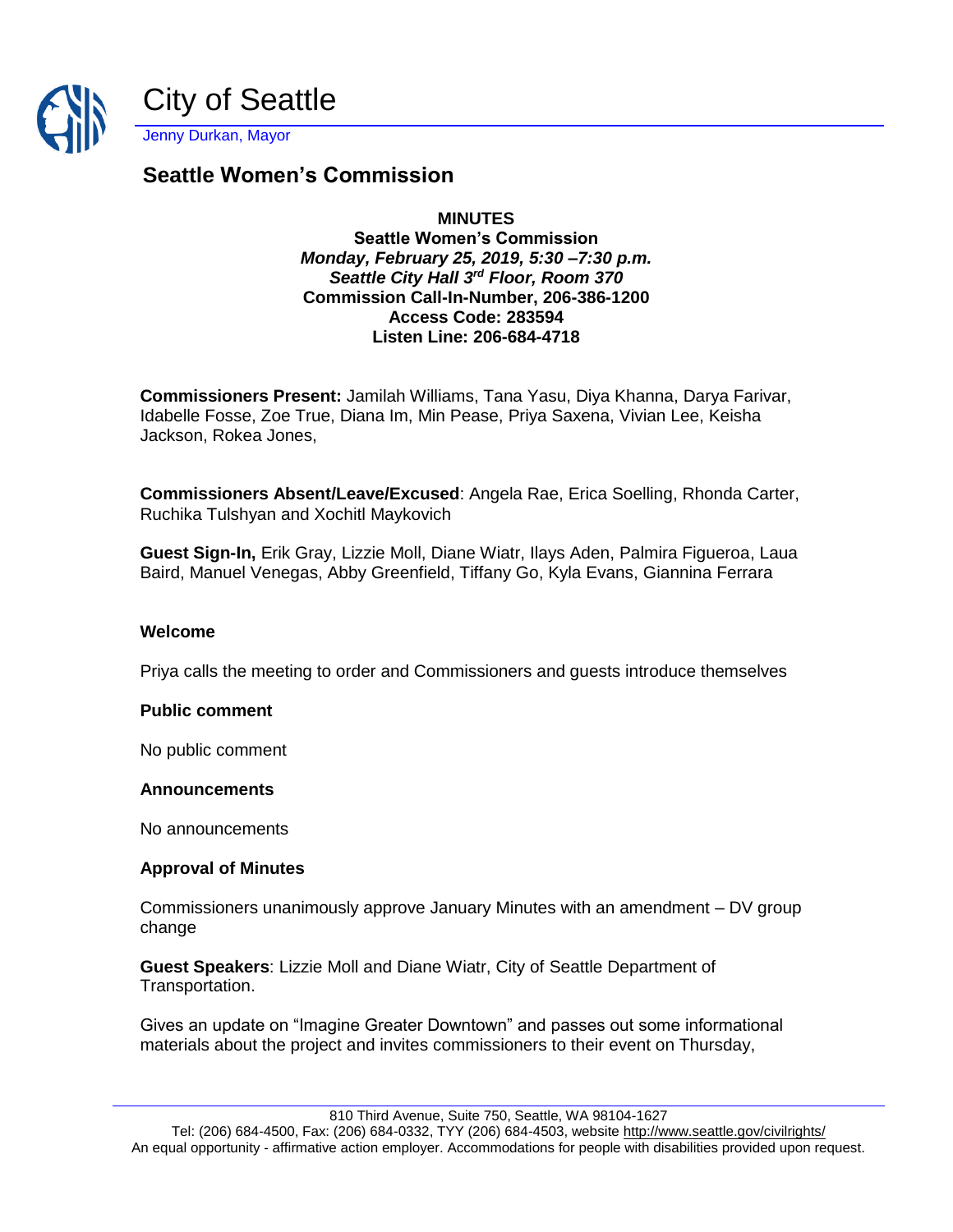They have been talking to groups questions about "where they avoid, where do they hang out and what would they like to see in the downtown area."

Invites the Commission to an open house on Thursday, February 28, 2019, Seattle City Hall, Bertha Knight Landes Room, 600 4<sup>th</sup> Avenue. This a visioning project with a lot of agency partners.

They are doing a lot of Outreach and engagement by going to where people gather. The Department of Neighborhoods is helping on this endeavor.

They are seeking the Commissions thoughts on how to create great streets, lively public spaces, and better ways to get around.

**Guest Speaker**: Erik Gray, Businesses Ending Slavery & Trafficking, (BEST)

Shares information about his meetings and work around the sex trade and passes out some informational materials.

Shares information about ending slavery and trafficking and what it means to have safe jobs.

#### **Tracking attendance and Norms** - Priya

Shares that they are actively tracking attendance and that there may be times when all the co-chairs may not be able to attend a meeting and that they will make all efforts to be there but to be understanding when it doesn't always happen. If it does, they will make sure that another Committee Chair or Commissioner will be notified to lead the meeting.

Reads from the Bylaws about when a co-chair or co-chairs are not in attendance. Commissioner present would make a decision to have the meeting and conduct Commission business

Reads from the Bylaws again about protocol for attendance and reads the process for excused absences. Problems occur when we're not communicating with each other. Also, you can ask for a leave of absence if you need to take some time office. The key is to communicate.

### **Agenda for 5-Commission meeting**

Commissioners had no agenda items to add to the 5-Commission agenda Events: Priya and Idabelle plan to call-in.

#### **Jeanette Williams Award**

Keisha talks about the Jeanette Williams award event that she helped to put on last year and Keisha, Rokea, Vivian, Rhonda, Priya and Tana agree to be on the committee.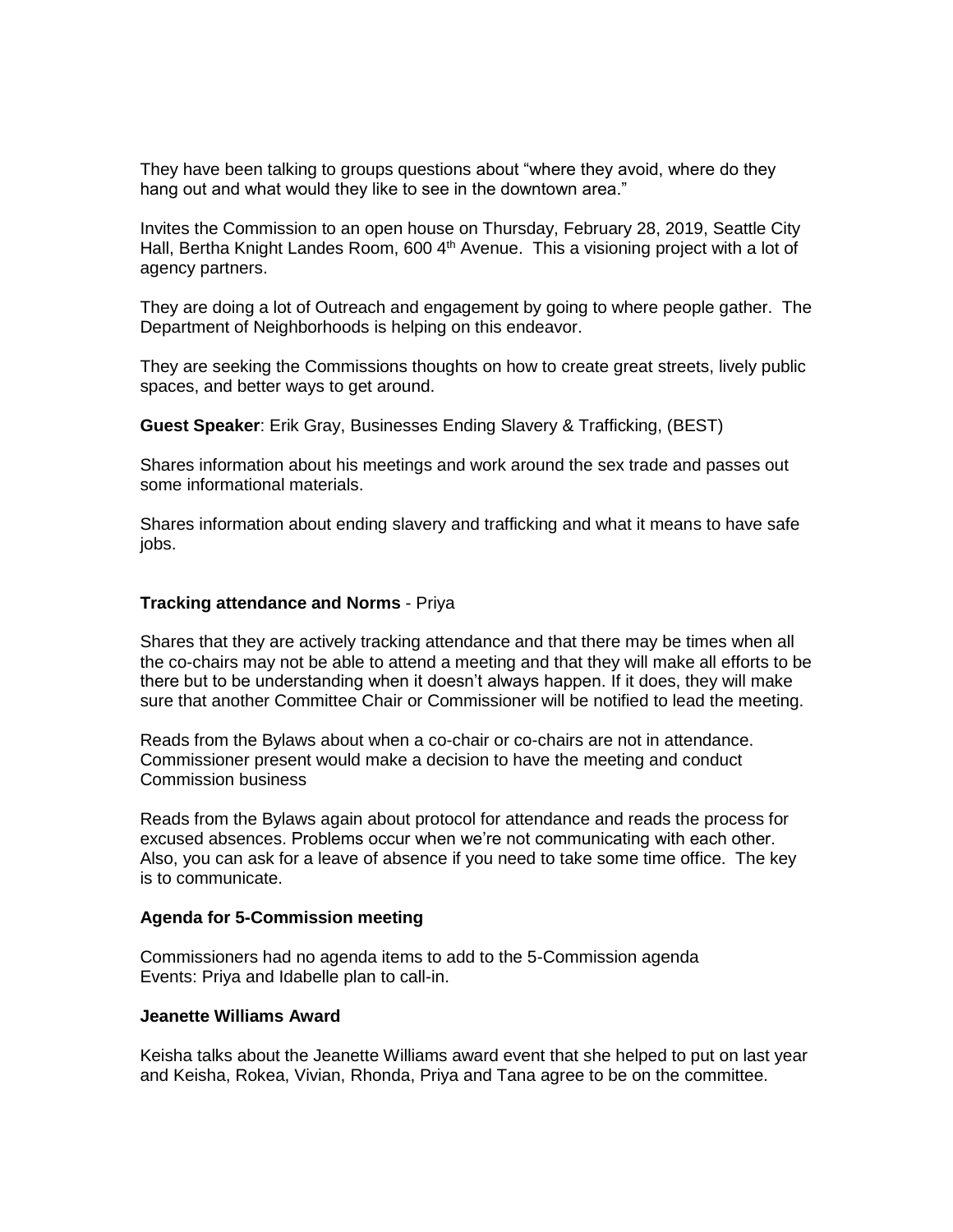### **International Women's Day**

Plan to do social media stuff and due to lack of funding, will not take the Stranger up on its ad. Commissioners unanimously vote "no" to the ad.

Each committee will designate the chairs to do something.

### **Presenting Workplan to CM Herbold's Committee**

Commissioners agree that they will be able to present their work plan on March 26, 2019, 9:30a before CM Lisa Herbold's Committee

### **Recruiting for New Commissioners in April**

Commissioners agree to start the process of recruiting for new Commissioners and Marta will prepare a press release and get it sent out on the website.

### **Diana Im nomination for the Transportation Equity Workgroup**

Diana makes a request about a project that SDOT wants the Commission to be a part of around evictions in housing and she needs to get the Commission to recommend her to do this work as well as invite others that may be interested. She asks the Commission to nominate her and others as she needs an alternate to back her back up in case something happens to her, the alternate is already in place. Motion made and seconded to nominate Diana Im to serve on this committee and the two alternates are Jamila and Keisha who will be Diana's alternates. Passes unanimously.

Finalize and approve 2019 Workplan

Commissioner review and unanimously approve their 2019 Work Plan with the amendments by Zoe and Vivian.

### **Subcommittee Reports**:

### **Community Health and Wellness** - Zoe

- Domestic Violence report is moving forward and should know in March if we will be having interviews.
- Met as a committee on maternal health issues as we get support at the state level on this issue from legislators on this important issue related to maternal health. Rokea shares that the library has already received a commitment of support.